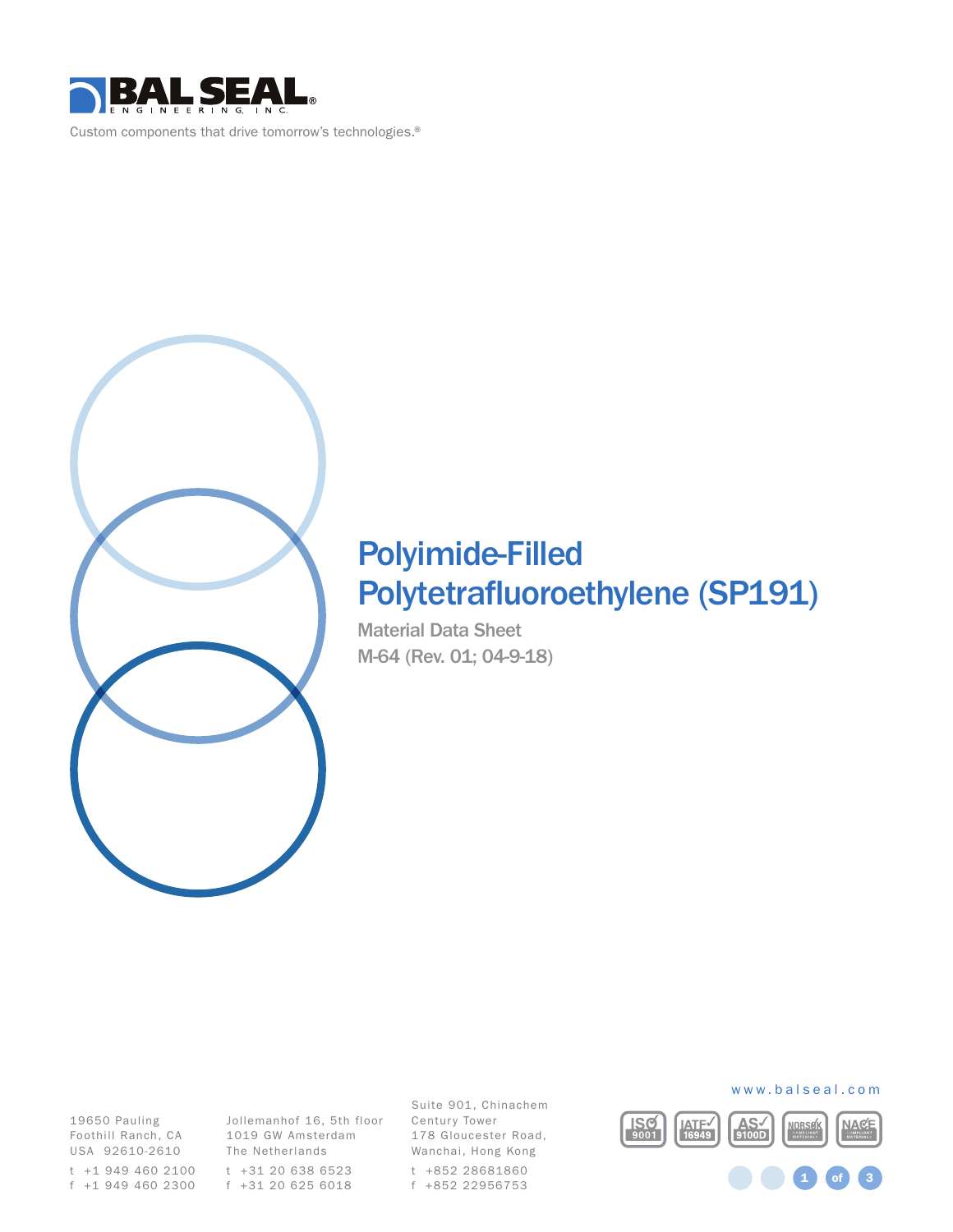#### **Overview**

SP191 is a polyimide-filled PTFE compound which exhibits low friction and minimal wear in rotary and reciprocating sealing applications. SP191 performs well against soft mating surfaces such as aluminum, mild steel, brass, and plastics, and it is ideal for use in stop-start applications where the goal is to eliminate stick-slip. This material is suggested for use in applications with service temperatures ranging from -400 °F to 550 °F (-240 °C to 287 °C).

#### Chemical Compatibility

SP191 exhibits excellent compatibility with most fluids and gases. For more details, reference Technical Report 60A, "Chemical Compatibility Guide," in the technical library section of our website at www.balseal.com.

#### FDA Compliance

SP191 is a composition which contains ingredients that meet FDA regulation 21 CFR 170.39 for use in food contact applications. Bal Seal Engineering defines its compositions as "FDA Compliant" if each of the ingredients in the composition have been found by the FDA to be "safe for use in food contact" or "acceptable for use in food contact."

#### Color

Tan (color variations may occur during processing)